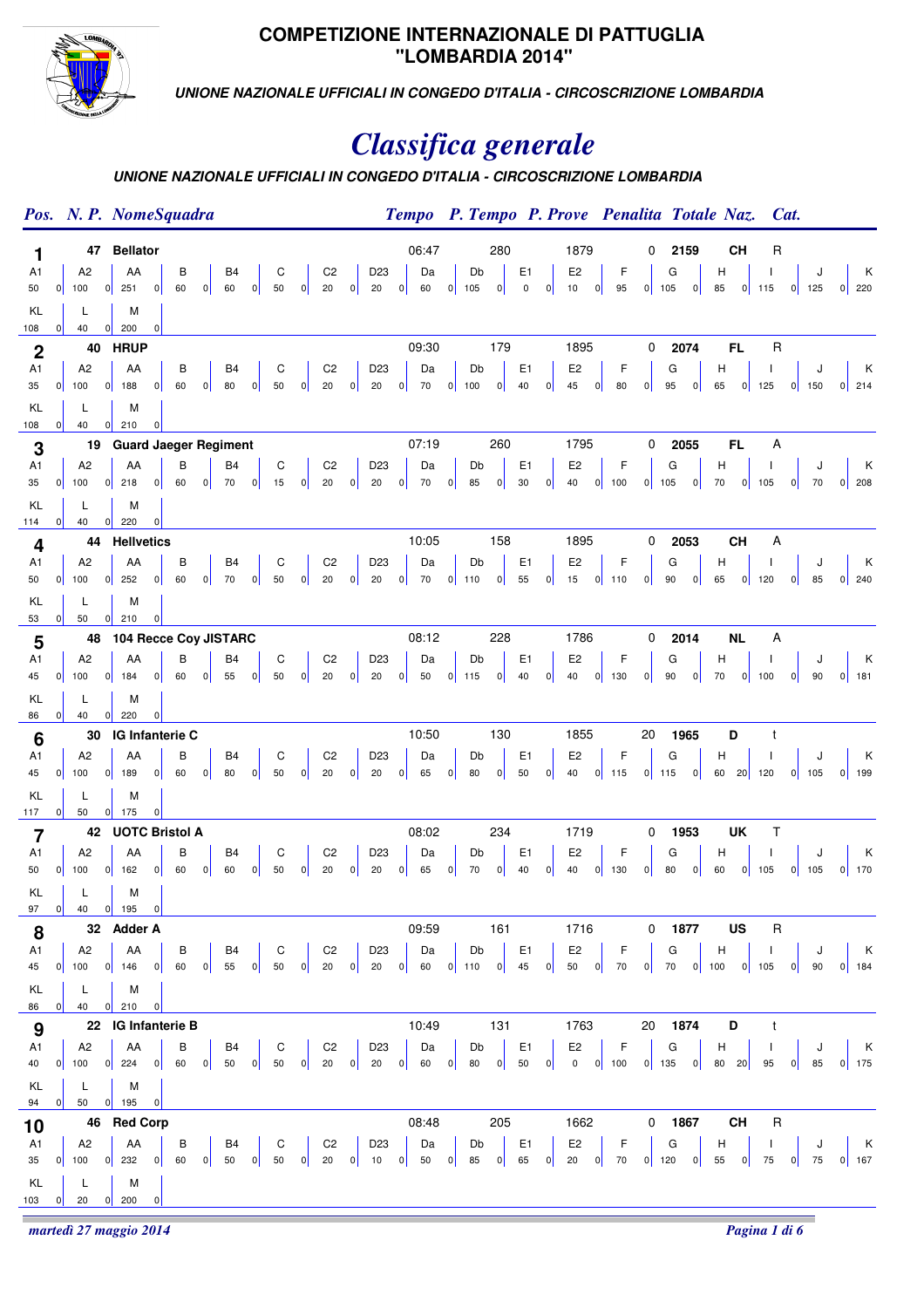Pos. N. P. NomeSquadra **P. Tempo P. Tempo P. Prove** Penalita Totale Naz. Cat.

|                      |   |                                      | 10 Wettkampfkader RLP             |         |             |                      |   |                       |                      |                      |   |                       |                                                                                                                                                                    | 06:15       |         |              | 300 |                      |                                               | 1547                          |   |                                                                                  | 0 |              | 1847 | D                 |           | R            |   |              |                                                                                               |
|----------------------|---|--------------------------------------|-----------------------------------|---------|-------------|----------------------|---|-----------------------|----------------------|----------------------|---|-----------------------|--------------------------------------------------------------------------------------------------------------------------------------------------------------------|-------------|---------|--------------|-----|----------------------|-----------------------------------------------|-------------------------------|---|----------------------------------------------------------------------------------|---|--------------|------|-------------------|-----------|--------------|---|--------------|-----------------------------------------------------------------------------------------------|
| 11<br>A1             |   | A <sub>2</sub>                       | AA                                | В       |             | B <sub>4</sub>       |   | C                     |                      | C <sub>2</sub>       |   | D <sub>23</sub>       |                                                                                                                                                                    | Da          |         | Db           |     | E <sub>1</sub>       |                                               | E <sub>2</sub>                |   | F                                                                                |   | G            |      | н                 |           |              |   | J            | k K                                                                                           |
| 45                   | 0 | 100                                  | $0$ 127<br> 0                     | 60      | 0           | 40                   | 0 | 30                    | 0                    | 20                   | 0 | 10                    | 0                                                                                                                                                                  | 70          | 0       | 25           | 0   | 40                   | 0                                             | 15                            | 0 | 75                                                                               |   | $0$ 130      | 0    | 55                |           | $0$ 105      |   | $0$ 105      | $0$ 181                                                                                       |
| KL                   |   | L                                    | M                                 |         |             |                      |   |                       |                      |                      |   |                       |                                                                                                                                                                    |             |         |              |     |                      |                                               |                               |   |                                                                                  |   |              |      |                   |           |              |   |              |                                                                                               |
| 94                   | 0 | 20                                   | 0 <br>200<br> 0                   |         |             |                      |   |                       |                      |                      |   |                       |                                                                                                                                                                    | 06:28       |         |              | 292 |                      |                                               | 1554                          |   |                                                                                  | 0 |              | 1846 |                   | <b>CH</b> | R            |   |              |                                                                                               |
| 12<br>A1             |   | A <sub>2</sub>                       | 24 Section Double Pomme<br>AA     | В       |             | B <sub>4</sub>       |   | C                     |                      | C <sub>2</sub>       |   | D <sub>23</sub>       |                                                                                                                                                                    | Da          |         | Db           |     | E <sub>1</sub>       |                                               | E <sub>2</sub>                |   | F                                                                                |   | G            |      | н                 |           |              |   | J            | Κ                                                                                             |
| 30                   | 0 | 100                                  | 0 <br> 0 <br>101                  | 60      | 0           | 50                   | 0 | 45                    | 0                    | 20                   | 0 | 10                    | 0                                                                                                                                                                  | 55          | 0       | 35           | 0   | 40                   | 0                                             | 15                            | 0 | 75                                                                               |   | $0$ 110      | 0    | 70                | 0         | 125          | 0 | 95           | $0$ 196                                                                                       |
| KL                   |   | L                                    | M                                 |         |             |                      |   |                       |                      |                      |   |                       |                                                                                                                                                                    |             |         |              |     |                      |                                               |                               |   |                                                                                  |   |              |      |                   |           |              |   |              |                                                                                               |
| 92                   | 0 | - 40                                 | 190<br>$\overline{0}$<br> 0       |         |             |                      |   |                       |                      |                      |   |                       |                                                                                                                                                                    |             |         |              |     |                      |                                               |                               |   |                                                                                  |   |              |      |                   |           |              |   |              |                                                                                               |
| 13<br>A1             |   | A <sub>2</sub>                       | 9 12/13 Li C<br>AA                | В       |             | B <sub>4</sub>       |   | C                     |                      | C <sub>2</sub>       |   | D <sub>23</sub>       |                                                                                                                                                                    | 07:08<br>Da |         | Db           | 267 | E <sub>1</sub>       |                                               | 1576<br>E <sub>2</sub>        |   | F                                                                                | 0 |              | 1843 | в<br>н            |           | Α            |   | J            | K                                                                                             |
| 40                   | 0 | 100                                  | $0$ 172<br> 0                     | 60      | 0           | 90                   | 0 | 20                    | 0                    | 20                   | 0 | 20                    | 0                                                                                                                                                                  | 70          | 0       | 25           | 0   | 15                   | 0                                             | 45                            | 0 | 95                                                                               | 0 | G<br>95      | 0    | 65                | 0         | 100          | 0 | 65           | $0$ 172                                                                                       |
| KL                   |   | L                                    | M                                 |         |             |                      |   |                       |                      |                      |   |                       |                                                                                                                                                                    |             |         |              |     |                      |                                               |                               |   |                                                                                  |   |              |      |                   |           |              |   |              |                                                                                               |
| 117                  | 0 | 10                                   | 0 <br>180<br>$\overline{0}$       |         |             |                      |   |                       |                      |                      |   |                       |                                                                                                                                                                    |             |         |              |     |                      |                                               |                               |   |                                                                                  |   |              |      |                   |           |              |   |              |                                                                                               |
| 14<br>A1             |   | A <sub>2</sub>                       | 28 Klu Schietteam B<br>AA         | В       |             | B4                   |   | C                     |                      | C <sub>2</sub>       |   | D <sub>23</sub>       |                                                                                                                                                                    | 11:17<br>Da |         | Db           | 113 | E <sub>1</sub>       |                                               | 1729<br>E <sub>2</sub>        |   | F                                                                                | 0 | G            | 1842 |                   | <b>NL</b> | Α            |   | J            | K                                                                                             |
| 35                   | 0 | 100                                  | 0 <br>245<br> 0                   | 60      | 0           | 50                   | 0 | 50                    | 0                    | 20                   | 0 | 20                    | 0                                                                                                                                                                  | 60          | 0       | 110          | 0   | 35                   | 0                                             | 50                            | 0 | 70                                                                               | 0 | 80           | 0    | H<br>60           | 0         | 105          | 0 | 70           | $0 \overline{\smash{)}225}$                                                                   |
| KL                   |   | L                                    | M                                 |         |             |                      |   |                       |                      |                      |   |                       |                                                                                                                                                                    |             |         |              |     |                      |                                               |                               |   |                                                                                  |   |              |      |                   |           |              |   |              |                                                                                               |
| 44                   | 0 | 40                                   | 0 <br>200<br> 0                   |         |             |                      |   |                       |                      |                      |   |                       |                                                                                                                                                                    |             |         |              |     |                      |                                               |                               |   |                                                                                  |   |              |      |                   |           |              |   |              |                                                                                               |
| 15                   |   | 21                                   | <b>Team UniBW Munchen</b>         |         |             |                      |   |                       |                      |                      |   |                       |                                                                                                                                                                    | 10:59       |         |              | 124 |                      |                                               | 1714                          |   |                                                                                  | 0 |              | 1838 | D                 |           | Τ            |   |              |                                                                                               |
| A1<br>50             |   | A <sub>2</sub><br>$0$ 100            | AA<br>$0$ 146<br> 0               | В<br>60 | 0           | B4<br>80             | 0 | $\mathbf C$<br>50     | 0                    | C <sub>2</sub><br>20 | 0 | D <sub>23</sub><br>20 | 0                                                                                                                                                                  | Da<br>70    | $0$ 110 | Db           | 0   | E <sub>1</sub><br>55 | 0                                             | E <sub>2</sub><br>15          |   | F<br>$0$ 110                                                                     |   | G<br>$0$ 110 | 0    | н<br>90           | 0         | -1<br>80     | 0 | J<br>85      | K<br>$0$ 160                                                                                  |
| KL                   |   | L                                    | M                                 |         |             |                      |   |                       |                      |                      |   |                       |                                                                                                                                                                    |             |         |              |     |                      |                                               |                               |   |                                                                                  |   |              |      |                   |           |              |   |              |                                                                                               |
| 53                   | 0 | 40                                   | 0 <br>210<br> 0                   |         |             |                      |   |                       |                      |                      |   |                       |                                                                                                                                                                    |             |         |              |     |                      |                                               |                               |   |                                                                                  |   |              |      |                   |           |              |   |              |                                                                                               |
| 16                   |   |                                      | 16 12/13 Li B                     |         |             |                      |   |                       |                      |                      |   |                       |                                                                                                                                                                    | 09:05       |         |              | 195 |                      |                                               | 1632                          |   |                                                                                  | 0 |              | 1827 | в                 |           | Α            |   |              |                                                                                               |
| A1<br>40             | 0 | A <sub>2</sub><br>100                | AA<br>$0$ 186<br> 0               | В<br>60 | 0           | B <sub>4</sub><br>50 | 0 | C<br>15               | 0                    | C <sub>2</sub><br>20 | 0 | D <sub>23</sub><br>20 | 0                                                                                                                                                                  | Da<br>70    | 0       | Db<br>30     | 0   | E <sub>1</sub><br>30 | 0                                             | E <sub>2</sub><br>40          | 0 | F<br>100                                                                         |   | G<br>$0$ 105 | 0    | н<br>50           |           | $0$ 100      |   | J<br>$0$ 105 | – K<br>$0 \quad 204$                                                                          |
| KL                   |   | L                                    | M                                 |         |             |                      |   |                       |                      |                      |   |                       |                                                                                                                                                                    |             |         |              |     |                      |                                               |                               |   |                                                                                  |   |              |      |                   |           |              |   |              |                                                                                               |
| 67                   | 0 | 40                                   | 0 <br>200<br>$\overline{0}$       |         |             |                      |   |                       |                      |                      |   |                       |                                                                                                                                                                    |             |         |              |     |                      |                                               |                               |   |                                                                                  |   |              |      |                   |           |              |   |              |                                                                                               |
| 17                   |   | 45                                   | <b>Cadets Mountain Section</b>    |         |             |                      |   |                       |                      |                      |   |                       |                                                                                                                                                                    | 08:53       |         |              | 202 |                      |                                               | 1611                          |   |                                                                                  | 0 |              | 1813 |                   | <b>PL</b> | Τ            |   |              |                                                                                               |
| A1<br>45             | 0 | A <sub>2</sub><br>100                | AA<br> 0 <br>191<br> 0            | В<br>60 | 0           | B <sub>4</sub><br>30 | 0 | C<br>50               | 0                    | C <sub>2</sub><br>20 | 0 | D23<br>10             | 0                                                                                                                                                                  | Da<br>65    | 0       | Db<br>50     | 0   | E <sub>1</sub><br>35 | 0                                             | E <sub>2</sub><br>$\mathbf 0$ | 0 | F<br>65                                                                          |   | G<br>$0$ 115 | 0    | H<br>50           | 0         | J.<br>85     | 0 | J<br>95      | К<br>$0\vert 209$                                                                             |
| KL                   |   | L                                    | M                                 |         |             |                      |   |                       |                      |                      |   |                       |                                                                                                                                                                    |             |         |              |     |                      |                                               |                               |   |                                                                                  |   |              |      |                   |           |              |   |              |                                                                                               |
| 86                   | 0 | 50                                   | $0 \mid 200$<br> 0                |         |             |                      |   |                       |                      |                      |   |                       |                                                                                                                                                                    |             |         |              |     |                      |                                               |                               |   |                                                                                  |   |              |      |                   |           |              |   |              |                                                                                               |
| 18                   |   |                                      | 12 Honorauble Artillery Company B |         |             |                      |   |                       |                      |                      |   |                       |                                                                                                                                                                    | 10:49       |         |              | 131 |                      |                                               | 1679                          |   |                                                                                  |   | $0$ 1810     |      |                   | UK        | R            |   |              |                                                                                               |
| A1                   |   | A <sub>2</sub><br>25 $0$ 100 $0$ 148 | AA                                | $0$ 60  | $0 \mid 50$ | B <sub>4</sub>       |   | С<br>$0\overline{20}$ |                      | C <sub>2</sub>       |   | D <sub>23</sub>       |                                                                                                                                                                    | Da          |         | Db           |     | E <sub>1</sub>       |                                               | E <sub>2</sub>                |   | $\mathsf F$                                                                      |   | G            |      | $\mathsf H$       |           |              |   |              | $\mathsf{K}$<br>E2   F   G   H   I   J   K<br>40 0 115 0 130 0 60 0 65 0 100 0 187            |
| KL                   |   | L                                    | M                                 |         |             |                      |   |                       |                      |                      |   |                       |                                                                                                                                                                    |             |         |              |     |                      |                                               |                               |   |                                                                                  |   |              |      |                   |           |              |   |              |                                                                                               |
| 114                  | 0 | 40                                   | $0\vert 200$<br> 0                |         |             |                      |   |                       |                      |                      |   |                       |                                                                                                                                                                    |             |         |              |     |                      |                                               |                               |   |                                                                                  |   |              |      |                   |           |              |   |              |                                                                                               |
| 19                   |   |                                      | 17 Dragon Bangor                  |         |             |                      |   |                       |                      |                      |   |                       |                                                                                                                                                                    | 09:21       |         |              | 185 |                      |                                               | 1621                          |   |                                                                                  | 0 |              | 1806 |                   | UK        | $\mathsf{T}$ |   |              |                                                                                               |
| A <sub>1</sub><br>45 | 0 | A2<br>$100$ 0 174                    | AA<br> 0                          | B<br>60 | 0           | B <sub>4</sub><br>80 | 0 | ${\rm C}$<br>15       | 0                    | C <sub>2</sub><br>20 |   | D <sub>23</sub>       | $\begin{array}{ c c c c c c } \hline \multicolumn{1}{ c }{0} & \multicolumn{1}{ c }{20} & \multicolumn{1}{ c }{0} & \multicolumn{1}{ c }{70} \\\hline \end{array}$ | Da          | 0       | Db<br>$35\,$ | 0   | E <sub>1</sub><br>35 | 0                                             | E <sub>2</sub>                |   | $\mathsf F$<br>15 $0$ 100 $0$ 125 $0$                                            |   | G            |      | $\mathsf H$<br>60 | 0         | Л.<br>75     |   | $\mathsf{J}$ | $\mathsf{K}$<br>$0$ 100 0 194                                                                 |
| KL                   |   | L                                    | M                                 |         |             |                      |   |                       |                      |                      |   |                       |                                                                                                                                                                    |             |         |              |     |                      |                                               |                               |   |                                                                                  |   |              |      |                   |           |              |   |              |                                                                                               |
| 83                   | 0 | 40                                   | 175<br>$\overline{0}$<br> 0       |         |             |                      |   |                       |                      |                      |   |                       |                                                                                                                                                                    |             |         |              |     |                      |                                               |                               |   |                                                                                  |   |              |      |                   |           |              |   |              |                                                                                               |
| 20                   |   |                                      | 6 THE STORKS                      |         |             |                      |   |                       |                      |                      |   |                       |                                                                                                                                                                    | 11:13       |         |              | 116 |                      |                                               | 1681                          |   |                                                                                  | 0 |              | 1797 | F                 |           | R            |   |              |                                                                                               |
| A1                   |   | A2<br>$0$ 100                        | AA<br> 0 <br>$0$ 161              | В<br>60 |             | <b>B4</b>            |   | ${\rm C}$             |                      | C <sub>2</sub>       |   | D <sub>23</sub>       |                                                                                                                                                                    | Da          |         | Db           |     | E1                   | $\begin{array}{c} \circ \\ \circ \end{array}$ |                               |   | E2   F   G   $\begin{bmatrix} 1 & 0 & 0 \\ 0 & 0 & 0 \\ 0 & 0 & 0 \end{bmatrix}$ |   |              |      | H                 |           | $\mathbf{I}$ |   | J            | $\begin{array}{c} \begin{array}{c} \end{array}$<br>60 0 95 0 70 0 161                         |
| 40                   |   | L                                    | M                                 |         |             |                      |   |                       |                      |                      |   |                       |                                                                                                                                                                    |             |         |              |     |                      |                                               |                               |   |                                                                                  |   |              |      |                   |           |              |   |              |                                                                                               |
| KL<br>114            |   | $0 \mid 40$                          | 0 <br>200<br> 0                   |         |             |                      |   |                       |                      |                      |   |                       |                                                                                                                                                                    |             |         |              |     |                      |                                               |                               |   |                                                                                  |   |              |      |                   |           |              |   |              |                                                                                               |
| 21                   |   |                                      | 25 ANA San Carlo (TO) A           |         |             |                      |   |                       |                      |                      |   |                       |                                                                                                                                                                    | 07:55       |         |              | 238 |                      |                                               | 1554                          |   |                                                                                  |   | $0$ 1792     |      | $\mathbf{I}$      |           | $\mathsf C$  |   |              |                                                                                               |
| A1                   |   | A <sub>2</sub>                       | AA                                | В       |             | B <sub>4</sub>       |   |                       | $C \qquad \qquad CC$ |                      |   | D <sub>23</sub>       |                                                                                                                                                                    | Da          |         | Db           |     | E1                   |                                               | E <sub>2</sub>                |   | $\mathsf F$                                                                      |   | G            |      | H                 |           |              |   | J            | $\mathsf{K}$<br>0 60 0 50 0 45 0 20 0 20 0 60 0 80 0 45 0 30 0 110 0 110 0 85 0 125 0 95 0 71 |
| 35                   |   | $0$ 100                              | $0$ 129                           |         |             |                      |   |                       |                      |                      |   |                       |                                                                                                                                                                    |             |         |              |     |                      |                                               |                               |   |                                                                                  |   |              |      |                   |           |              |   |              |                                                                                               |
| KL<br>44             | 0 | L<br>50                              | M<br>$0$ 190<br>$\overline{0}$    |         |             |                      |   |                       |                      |                      |   |                       |                                                                                                                                                                    |             |         |              |     |                      |                                               |                               |   |                                                                                  |   |              |      |                   |           |              |   |              |                                                                                               |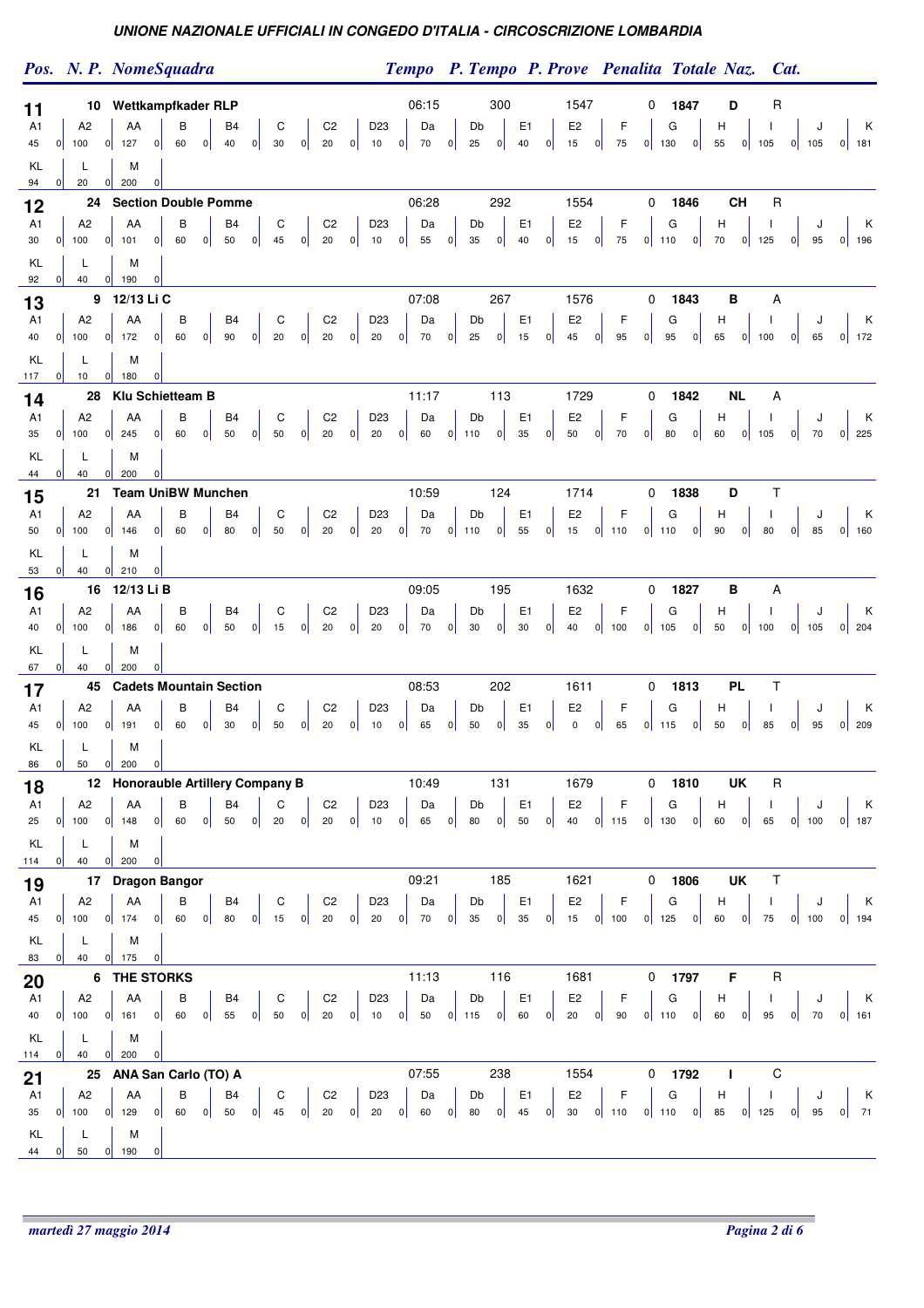|                                        |          |                                                        | Pos. N. P. NomeSquadra                                                                                                                                                                             |                                                                              |                                                        | Tempo P. Tempo P. Prove Penalita Totale Naz.                                                          | Cat.                                                                                                                        |
|----------------------------------------|----------|--------------------------------------------------------|----------------------------------------------------------------------------------------------------------------------------------------------------------------------------------------------------|------------------------------------------------------------------------------|--------------------------------------------------------|-------------------------------------------------------------------------------------------------------|-----------------------------------------------------------------------------------------------------------------------------|
| 22<br>A1<br>45<br>KL                   | 0        | A <sub>2</sub><br>100<br>L                             | 31 The Vikings A<br>B <sub>4</sub><br>C<br>C <sub>2</sub><br>AA<br>В<br> 0 <br> 0 <br> 0 <br> 0 <br>50<br> 0 <br>20<br>172<br> 0 <br>60<br>30<br>M                                                 | 09:05<br>D <sub>23</sub><br>Da<br>20<br>65<br> 0                             | 195<br>Db<br>E <sub>1</sub><br>95<br> 0 <br>25<br> 0   | 1614<br>20<br>1789<br>F<br>G<br>E <sub>2</sub><br>н<br> 0 <br>25<br>$0$ 105<br>$0$ 120                | UK<br>A<br>К<br>J<br>J.<br>$50$ 20<br>40<br> 0 <br>75<br>$0$ 167                                                            |
| 100<br>23<br>A1<br>40<br>KL            | 0 <br> 0 | 50<br>A <sub>2</sub><br>100<br>L                       | 0 <br>200<br> 0 <br>18 Adder B<br>C<br>C <sub>2</sub><br>AA<br>В<br><b>B4</b><br>$20\,$<br> 0 <br>$0$ 172<br> 0 <br>60<br> 0 <br>40<br> 0 <br>45<br> 0 <br>M                                       | 09:40<br>Da<br>D23<br>$20\degree$<br> 0 <br>$\overline{\phantom{a}}$ 0<br>60 | 173<br>Db<br>E <sub>1</sub><br>45<br>80<br> 0 <br> 0   | 1611<br>0<br>1784<br>F<br>E <sub>2</sub><br>G<br>н<br> 0 <br>30<br>$0$ 110<br>$0$ 115<br>50           | US<br>R<br>К<br>J.<br>J<br> 0 <br>90<br> 0 <br>70<br>$0$ 193                                                                |
| 56<br>24<br>A1<br>50<br>KL             | 0 <br> 0 | 40<br>A <sub>2</sub><br>100<br>L                       | 0 <br>175<br> 0 <br>7 A.N.Art.I. Valtellina A<br>В<br>C<br>AA<br>B <sub>4</sub><br>C <sub>2</sub><br> 0 <br> 0 <br> 0 <br> 0 <br> 0 <br> 0 <br>60<br>60<br>20<br>159<br>30<br>M                    | 09:49<br>D <sub>23</sub><br>Da<br> 0 <br> 0 <br>$\overline{0}$<br>70         | 168<br>E <sub>1</sub><br>Db<br>45<br> 0 <br> 0 <br>105 | 1608<br>0<br>1776<br>т<br>E <sub>2</sub><br>F<br>G<br>H<br>$0$ 115<br> 0 <br>70<br>20<br> 0 <br>90    | С<br>К<br>J.<br>J<br> 0 <br>70<br> 0 <br>$0$ 140<br>95                                                                      |
| 89<br>25<br>A1<br>35<br>KL             | 0        | 30<br>A2<br>$0$ 100<br>L                               | $0$ 190<br>$\overline{0}$<br>36 3° Peloton, 42 BVE<br>${\rm C}$<br>C <sub>2</sub><br>AA<br>В<br>B4<br> 0 <br> 0 <br> 0 <br> 0 <br>20<br>$0$ 203<br>60<br>50<br>45<br> 0 <br>M                      | 09:42<br>D <sub>23</sub><br>Da<br>20<br> 0 <br>65                            | 172<br>E <sub>1</sub><br>Db<br>70<br> 0 <br>50<br> 0   | 1775<br>1603<br>0<br>E <sub>2</sub><br>F<br>G<br>H<br> 0 <br>20<br> 0 <br>60<br> 0 <br>65<br>60       | <b>NL</b><br>А<br>K<br>J<br>J.<br> 0 <br>60<br> 0 <br>$0$ 219<br>70                                                         |
| 111<br>26<br>A1<br>40<br>KL            | 0 <br> 0 | 20<br>A <sub>2</sub><br>100<br>L                       | 0 <br>200<br> 0 <br>49 12/13 Li D<br>C<br>C <sub>2</sub><br>AA<br>В<br>B4<br> 0 <br> 0 <br> 0 <br>60<br>80<br> 0 <br>50<br> 0 <br>20<br>$0$ 215<br>M                                               | 07:49<br>D <sub>23</sub><br>Da<br> 0 <br>65<br>10                            | 242<br>Db<br>E <sub>1</sub><br>35<br> 0 <br>95<br> 0   | 0<br>1758<br>1516<br>F<br>E <sub>2</sub><br>G<br>H<br>45<br> 0 <br>15<br> 0 <br>$0$ 105<br>60         | B<br>A<br>К<br>J<br>$\overline{\mathbf{0}}$<br>$0$ 110<br> 0 <br>90<br> 0                                                   |
| 81<br>27<br>A1<br>35<br>KL             | 0 <br> 0 | 30<br>A <sub>2</sub><br>100<br>L                       | 0 <br>210<br> 0 <br>1 TAZ<br>C<br>C <sub>2</sub><br>AA<br>В<br>B <sub>4</sub><br> 0 <br> 0 <br> 0 <br>50<br> 0 <br>20<br>172<br> 0 <br>60<br> 0 <br>50<br>M                                        | 09:43<br>D <sub>23</sub><br>Da<br>20<br> 0 <br>70                            | 171<br>E <sub>1</sub><br>Db<br>85<br> 0 <br>10<br> 0   | 1754<br>1583<br>0<br>E <sub>2</sub><br>F<br>G<br>H<br>15<br>75<br> 0 <br> 0 <br>$0$ 110<br>60         | Α<br>D<br>Κ<br>$\mathbf{I}$<br>J<br> 0 <br> 0 <br>80<br>65<br>$0$ 168                                                       |
| 78<br>28<br>A1<br>30<br>KL             | 0        | 50<br>A <sub>2</sub><br>$0$ 100<br>L<br>$0$ 50 $0$ 200 | 0 <br>210<br>$\overline{0}$<br>39 12/13 Li A<br>В<br>C<br>C <sub>2</sub><br>AA<br>B4<br> 0 <br>$20\,$<br> 0 <br>160<br>60<br>60<br> 0 <br>50<br> 0 <br> 0 <br> 0 <br>M<br>$\overline{\phantom{0}}$ | 09:38<br>D23<br>Da<br>20<br>60<br> 0                                         | 174<br>E <sub>1</sub><br>Db<br>50<br>80<br> 0 <br> 0   | 1573<br>0<br>1747<br>F<br>E <sub>2</sub><br>G<br>н<br>$\mathbf 0$<br>75<br> 0 <br>$0$ 100<br>65<br> 0 | в<br>Α<br>Κ<br>J<br>J.<br>60<br> 0 <br> 0 <br>95<br>$0$ 166                                                                 |
| 72<br>29<br>A <sub>1</sub><br>45<br>KL | 0        | A2<br>$100$ 0 197<br>L.                                | 5 The Vikings B<br>$\mathsf{C}2$<br>AA<br>$\mathsf{C}$<br>В<br>B4<br> 0 <br> 0 <br>40<br> 0 <br>10<br> 0 <br>20<br> 0 <br>60<br>м                                                                  | 09:01<br>Da<br>D <sub>23</sub><br>55<br>$\overline{0}$<br> 0 <br> 0          | 197<br>Db<br>E <sub>1</sub><br>35<br>15<br> 0 <br> 0   | 1558<br>20<br>1735<br>F<br>G<br>$\mathsf H$<br>E <sub>2</sub><br>45<br>95<br>$0$ 100 $0$<br> 0        | <b>UK</b><br>A<br>$\mathbf{I}$<br>J<br>$\begin{array}{\mathsf{K}}\\ \hline \end{array}$<br>60 20<br>95<br> 0 <br>70  0  179 |
| 97<br>30<br>A1<br>50<br>KL             | 0        | $30 \t 0 \t 210$<br>A2<br>$0$ 100 0 215<br>L           | 0 <br>14 Klu Schietteam A<br><b>B4</b><br>C <sub>2</sub><br>AA<br>$\overline{B}$<br>60 0 75 0 15 0 20 0 10 0 20 0<br> 0 <br>M                                                                      | 09:49<br>Da<br>D <sub>23</sub>                                               | 168<br>E1<br>Db<br>45<br>60<br> 0                      | 1565<br>$0$ 1733<br>E <sub>2</sub><br>$\vert$ F<br>G<br>H<br>45<br>$0$ 10<br> 0                       | <b>NL</b><br>Α<br>$\mathsf{K}$<br>J<br>J.<br>60 0 105<br>$0$ 90<br>$0 \vert 202$                                            |
| 31<br>A1<br>45<br>KL                   |          | 83 0 30 0 190<br>A2<br>L.                              | 0 <br>15 IG Infanterie A<br><b>B4</b><br>C <sub>2</sub><br>AA<br>В<br>0 100 0 191 0 60 0 10 0 15 0 20 0 20 0 70 0 35 0 35<br>м                                                                     | 10:25<br>D <sub>23</sub><br>Da                                               | 145<br>Db<br>E <sub>1</sub>                            | $0$ 1726<br>1581<br>E <sub>2</sub><br>G<br>H<br>0 15 0 35 0 120 0 60 0 85 0 115 0 192                 | D<br>t<br>$\mathsf{K}$<br>$\mathbf{I}$<br>J                                                                                 |
| 108<br>32<br>A1<br>KL<br>69            | 0        | $0 \mid 50$<br> 0 <br>A2<br>L<br>40                    | 200<br> 0 <br>3 UOTC Bristol B<br><b>B4</b><br>$C \parallel$<br>C <sub>2</sub><br>AA<br>$\overline{B}$<br>35 0 100 0 155 0 60 0 40 0 20 0 0 0<br>M<br>$0\vert 200$<br> 0                           | 09:44<br>Da<br>D <sub>23</sub>                                               | 171<br>Db<br>E <sub>1</sub>                            | $0$ 1724<br>1553<br>$E2 \mid F$<br>G<br>20 0 60 0 105 0 0 0 10 0 95 0 95 0 50 0 100 0 155 0 144       | $\mathsf T$<br>UK<br>$H \parallel$ 1<br>J<br>$\mathsf{K}$                                                                   |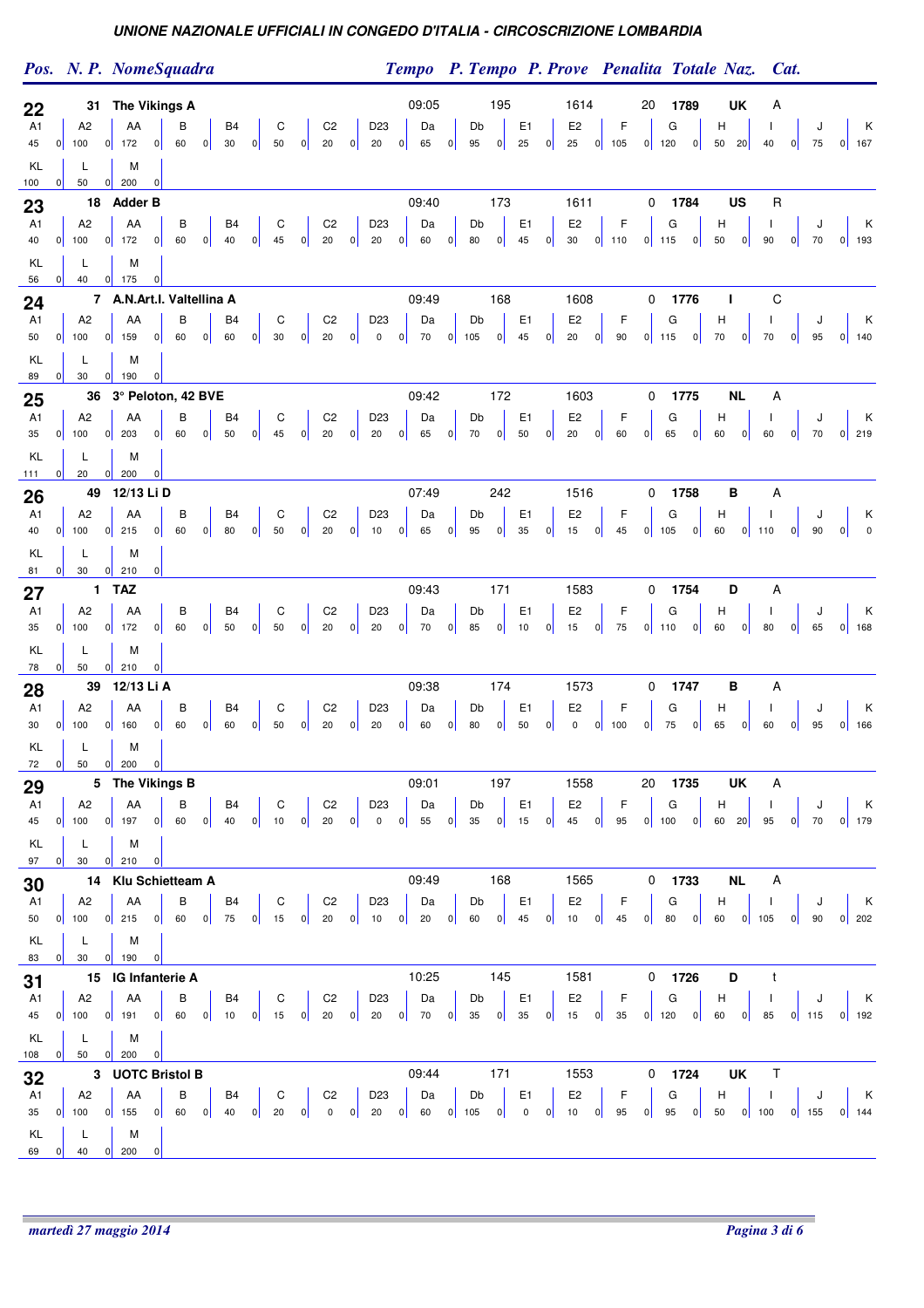|                            |          |                                  | Pos. N. P. NomeSquadra                                                                                                                                    |                         | Tempo P. Tempo P. Prove Penalita Totale Naz.                    |                              |           |                      |                                           |                   |                                |                        |                             | Cat.                     |                |                              |
|----------------------------|----------|----------------------------------|-----------------------------------------------------------------------------------------------------------------------------------------------------------|-------------------------|-----------------------------------------------------------------|------------------------------|-----------|----------------------|-------------------------------------------|-------------------|--------------------------------|------------------------|-----------------------------|--------------------------|----------------|------------------------------|
| 33<br>A1<br>40             | 0        | A <sub>2</sub><br>100            | 26 The Die Hards<br>В<br>B4<br>C<br>C <sub>2</sub><br>AA<br>60<br> 0 <br>50<br> 0 <br>50<br> 0 <br>20<br>$0$ 172<br> 0                                    | 0                       | 10:38<br>Da<br>D <sub>23</sub><br>10<br>50<br> 0                | Db<br> 0 <br>85              | 137<br> 0 | E <sub>1</sub><br>65 | 1602<br>E <sub>2</sub><br> 0 <br>20       | F<br>70<br> 0     | 20<br> 0                       | 1719<br>G<br> 0 <br>95 | <b>UK</b><br>н<br>65 20 100 | R                        | J<br> 0 <br>65 | K<br>$0 \quad 206$           |
| KL<br>69<br>34<br>A1<br>40 | 0 <br> 0 | L<br>20<br>A <sub>2</sub><br>100 | M<br>190<br> 0 <br> 0 <br>2 UNUCI Lucca<br>C<br>C <sub>2</sub><br>AA<br>В<br>B <sub>4</sub><br>20<br>60<br>30<br> 0 <br>10<br> 0 <br>$0$ 178<br> 0 <br> 0 | 0 <br>20                | 10:05<br>D <sub>23</sub><br>Da<br> 0                            | Db<br>$70$ 0 105             | 158<br> 0 | E <sub>1</sub><br>10 | 1551<br>E <sub>2</sub><br>15<br> 0        | F<br>75<br> 0     | 0<br>$0$ 130                   | 1709<br>G<br> 0        | J.<br>Н<br>70<br> 0         | C<br>60                  | $0$ 125        | К<br>$0$ 185                 |
| KL<br>33                   | 0        | L<br>40                          | M<br> 0 <br>175<br> 0                                                                                                                                     |                         |                                                                 |                              |           |                      |                                           |                   |                                |                        |                             |                          |                |                              |
| 35                         |          |                                  | 37 A.N.Art.I. Valtellina B                                                                                                                                |                         | 08:43                                                           |                              | 208       |                      | 1486                                      |                   | 0                              | 1694                   | I.                          | C                        |                |                              |
| A1<br>45                   | 0        | A2<br>100                        | В<br>C<br>C <sub>2</sub><br>AA<br>B4<br> 0 <br> 0 <br>60<br> 0 <br>50<br>30<br> 0 <br>20<br> 0 <br>151                                                    | 0                       | D <sub>23</sub><br>Da<br>20<br> 0 <br>70                        | Db<br> 0 <br>100             | 0         | E <sub>1</sub><br>40 | E <sub>2</sub><br> 0 <br>$45\,$           | F<br> 0 <br>80    | 0                              | G<br> 0 <br>70         | H<br>85<br> 0               | J<br>120                 | Κ<br>$0$ 107   | KL<br> 0 <br>58              |
| L<br>50                    |          | M<br>$0$ 185                     | $\pmb{0}$                                                                                                                                                 |                         |                                                                 |                              |           |                      |                                           |                   |                                |                        |                             |                          |                |                              |
| 36                         |          |                                  | 27 Honorauble Artillery Company A                                                                                                                         |                         | 09:11                                                           |                              | 191       |                      | 1498                                      |                   | 0                              | 1689                   | UK                          | R                        |                |                              |
| A1<br>40                   |          | A <sub>2</sub><br>$0$ 100        | C<br>C <sub>2</sub><br>AA<br>В<br>B <sub>4</sub><br> 0 <br> 0 <br>15<br> 0 <br>$20\,$<br>$0$ 134<br> 0 <br>60<br>60                                       | 0                       | D <sub>23</sub><br>Da<br>$\mathbf 0$<br>35<br> 0                | Db<br> 0 <br>30 <sup>°</sup> | 0         | E <sub>1</sub><br>35 | E <sub>2</sub><br> 0 <br>15               | F<br>$0$ 100      | $0 \overline{\phantom{a}} 145$ | G<br> 0                | H<br>60                     | J.<br>$0$ 100            | J<br>$0$ 95    | К<br>$0$ 163                 |
| KL                         |          | L                                | M                                                                                                                                                         |                         |                                                                 |                              |           |                      |                                           |                   |                                |                        |                             |                          |                |                              |
| 61                         | 0        | 30                               | $0\vert 200$<br> 0                                                                                                                                        |                         |                                                                 |                              |           |                      |                                           |                   |                                |                        |                             |                          |                |                              |
| 37<br>A1                   |          | A2                               | 41 Dragon Aberstywyth<br>C<br>C <sub>2</sub><br>AA<br>В<br>B <sub>4</sub>                                                                                 |                         | 12:43<br>D <sub>23</sub><br>Da                                  | Db                           | 60        | E <sub>1</sub>       | 1586<br>E <sub>2</sub>                    | F                 | 0                              | 1646<br>G              | UK<br>Н                     | $\mathsf T$              | J              | К                            |
| 50                         | 0        | 100                              | 50<br>45<br>20<br>$0$ 116<br> 0 <br>60<br> 0 <br> 0 <br> 0                                                                                                | 0                       | $20\,$<br> 0 <br>70                                             | 0 <br>10                     | 0         | 45                   | 0 <br>$\mathsf 0$                         | $70\,$<br> 0      | $0$ 115                        | 0                      | 50<br> 0                    | 125                      | 0 <br>95       | $0$ 208                      |
| KL<br>97                   | 0        | L<br>40                          | M<br> 0 <br>200<br> 0                                                                                                                                     |                         |                                                                 |                              |           |                      |                                           |                   |                                |                        |                             |                          |                |                              |
| 38                         |          | 33                               | 350 Field Squadron A                                                                                                                                      |                         | 10:20                                                           |                              | 148       |                      | 1492                                      |                   | 0                              | 1640                   | <b>UK</b>                   | R                        |                |                              |
| A1                         |          | A <sub>2</sub>                   | В<br>B <sub>4</sub><br>${\rm C}$<br>C <sub>2</sub><br>AA                                                                                                  |                         | D <sub>23</sub><br>Da                                           | Db                           |           | E <sub>1</sub>       | E <sub>2</sub>                            | F                 |                                | G                      | н                           | Τ.                       | J              | К                            |
| 40<br>KL                   | 0        | 100<br>L                         | 0 <br>20<br>60<br> 0 <br>55<br> 0 <br>40<br>$0$ 143<br> 0 <br>M                                                                                           | 0                       | $20\,$<br>65<br> 0                                              | 0 <br>10                     | 0         | 55                   | $15\,$<br> 0                              | 85<br> 0          | $0$ 100                        | 0                      | 75<br> 0                    | 90                       | $0$ 130        | $0$ 159                      |
| 0                          | 0        | 20                               | 0 <br>210<br>$\overline{0}$                                                                                                                               |                         |                                                                 |                              |           |                      |                                           |                   |                                |                        |                             |                          |                |                              |
| 39                         |          |                                  | 8 ARES ALFA ROMEO                                                                                                                                         |                         | 09:25                                                           |                              | 182       |                      | 1457                                      |                   | 0                              | 1639                   | Е                           | $\mathsf R$              |                |                              |
| A1<br>45                   |          | A <sub>2</sub><br>$0$ 100        | C<br>C <sub>2</sub><br>AA<br>В<br>B4<br>$20\,$<br>79<br>60<br>35<br> 0 <br>15<br> 0 <br> 0 <br> 0 <br> 0                                                  | 0                       | Da<br>D <sub>23</sub><br>20<br> 0 <br>70                        | Db<br> 0 <br>30              | 0         | E <sub>1</sub><br>45 | E <sub>2</sub><br>20<br> 0                | F<br> 0 <br>90    | $0$ 125                        | G<br> 0                | н<br>55<br> 0               | J.<br>120                | J<br>$0$ 110   | Κ<br>$0$ 132                 |
| KL                         |          | L                                | M                                                                                                                                                         |                         |                                                                 |                              |           |                      |                                           |                   |                                |                        |                             |                          |                |                              |
| 56<br>40                   | 0        | 40                               | $0$ 190<br> 0 <br>34 Dragon Cardiff                                                                                                                       |                         | 10:42                                                           |                              | 135       |                      | 1475                                      |                   | 0                              | 1610                   | <b>UK</b>                   | T                        |                |                              |
| A <sub>1</sub>             |          | A2                               | $\mbox{C2}$<br>AA<br>В<br>B <sub>4</sub><br>C                                                                                                             |                         | D <sub>23</sub><br>Da                                           | Db                           |           | E <sub>1</sub>       | E <sub>2</sub>                            | F                 |                                | G                      | H                           | $\overline{\phantom{a}}$ | J              | $\mathsf{K}$                 |
| 45                         | 0        | 100                              | 0 <br> 0 <br> 0 <br> 0 <br>60<br>50<br>30<br>20<br>$0$ 135                                                                                                | 0                       | 65<br> 0 <br>10                                                 | 0 <br>50                     | 0         | 35                   | 0 <br>$\mathsf{O}\xspace$                 | 65<br> 0          | 0                              | 0 <br>90               | 55<br> 0                    | 75                       | 0 <br>70       | $0 \mid 140$                 |
| KL<br>150                  | 0        | L<br>30                          | M<br>$0\vert 200$<br> 0                                                                                                                                   |                         |                                                                 |                              |           |                      |                                           |                   |                                |                        |                             |                          |                |                              |
| 41                         |          |                                  | 11 ANA San Carlo (TO) B                                                                                                                                   |                         | 10:39                                                           |                              | 137       |                      | 1458                                      |                   | 0                              | 1595                   | т                           | С                        |                |                              |
| A1<br>40                   |          | A2<br>$0$ 100                    | $\mathtt{C}$<br>C <sub>2</sub><br>AA<br>B<br>B <sub>4</sub><br>60<br> 0 <br> 0 <br>50<br>15<br> 0 <br>20<br>$0$ 127<br> 0                                 | $0$ 10                  | Da<br>D <sub>23</sub><br> 0 <br>20                              | Db<br> 0 <br>60              | 0         | E <sub>1</sub><br>25 | E <sub>2</sub><br> 0 <br>$25 \t 0 \t 105$ | $-F$              | 0                              | G<br>$95$ 0 100        | н                           | $\mathbf{I}$<br>$0$ 55   | J<br>$0$ 105   | $\mathsf{K}$<br>$0$ 164      |
| KL                         |          | L                                | M                                                                                                                                                         |                         |                                                                 |                              |           |                      |                                           |                   |                                |                        |                             |                          |                |                              |
| 72                         | 0        | 50                               | 0 <br>$0$ 160<br>43 350 Field Squadron B                                                                                                                  |                         | 12:55                                                           |                              | 53        |                      | 1534                                      |                   | $\mathbf 0$                    | 1587                   | UK                          | $\mathsf R$              |                |                              |
| 42<br>A1                   |          | A <sub>2</sub>                   | C <sub>2</sub><br>D <sub>23</sub><br>AA<br>в<br>B <sub>4</sub>                                                                                            |                         | Db<br>Da                                                        | E1                           |           | E <sub>2</sub>       | $\mathsf F$                               | G                 |                                | H                      | $\mathbf{I}$                | J                        | $\mathsf{K}$   | KL                           |
| 35                         |          | $0$ 100                          | 60<br>55<br> 0 <br> 0 <br>20<br> 0 <br>20<br> 0 <br>$0$ 158                                                                                               | 0                       | 50<br> 0 <br>$\overline{0}$                                     | 0 <br>$35\,$                 |           | $0$ 15               | $0 \mid 100 \mid 0$                       | 75                | 0                              | 65<br> 0               | 90                          | $0 \mid 125$             |                | $0$ 198 0 103                |
| L<br>30                    |          | M<br>$0$ 200                     | $\Omega$                                                                                                                                                  |                         |                                                                 |                              |           |                      |                                           |                   |                                |                        |                             |                          |                |                              |
| 43                         |          |                                  | 20 The Vikings C                                                                                                                                          |                         | 08:46                                                           |                              | 207       |                      | 1398                                      |                   | 20                             | 1585                   | UK                          | Α                        |                |                              |
| A1<br>40                   |          | A2<br>$0$ 100                    | AA<br>В<br>B <sub>4</sub><br>${\rm C}$<br>C <sub>2</sub><br>$0$ 60<br> 0 <br>$20\,$<br>$0$ 155<br>$0 \mid 20$<br>$15 \quad 0$                             | $\overline{\mathbf{0}}$ | D23<br>Da<br>$0 \begin{vmatrix} 35 & 0 \end{vmatrix}$<br>$20\,$ | Db<br>30                     | 0         | E1<br>45             | E <sub>2</sub><br>$0$ 10 $0$              | $\mathsf F$<br>45 |                                | G<br>$0$ 125 0         | H<br>60 20 35               | $\perp$                  | J              | $\mathsf{K}$<br>$0$ 75 0 186 |
| KL                         |          | L                                | M                                                                                                                                                         |                         |                                                                 |                              |           |                      |                                           |                   |                                |                        |                             |                          |                |                              |
| 92                         | 0        | 40                               | 190<br>$\overline{0}$                                                                                                                                     |                         |                                                                 |                              |           |                      |                                           |                   |                                |                        |                             |                          |                |                              |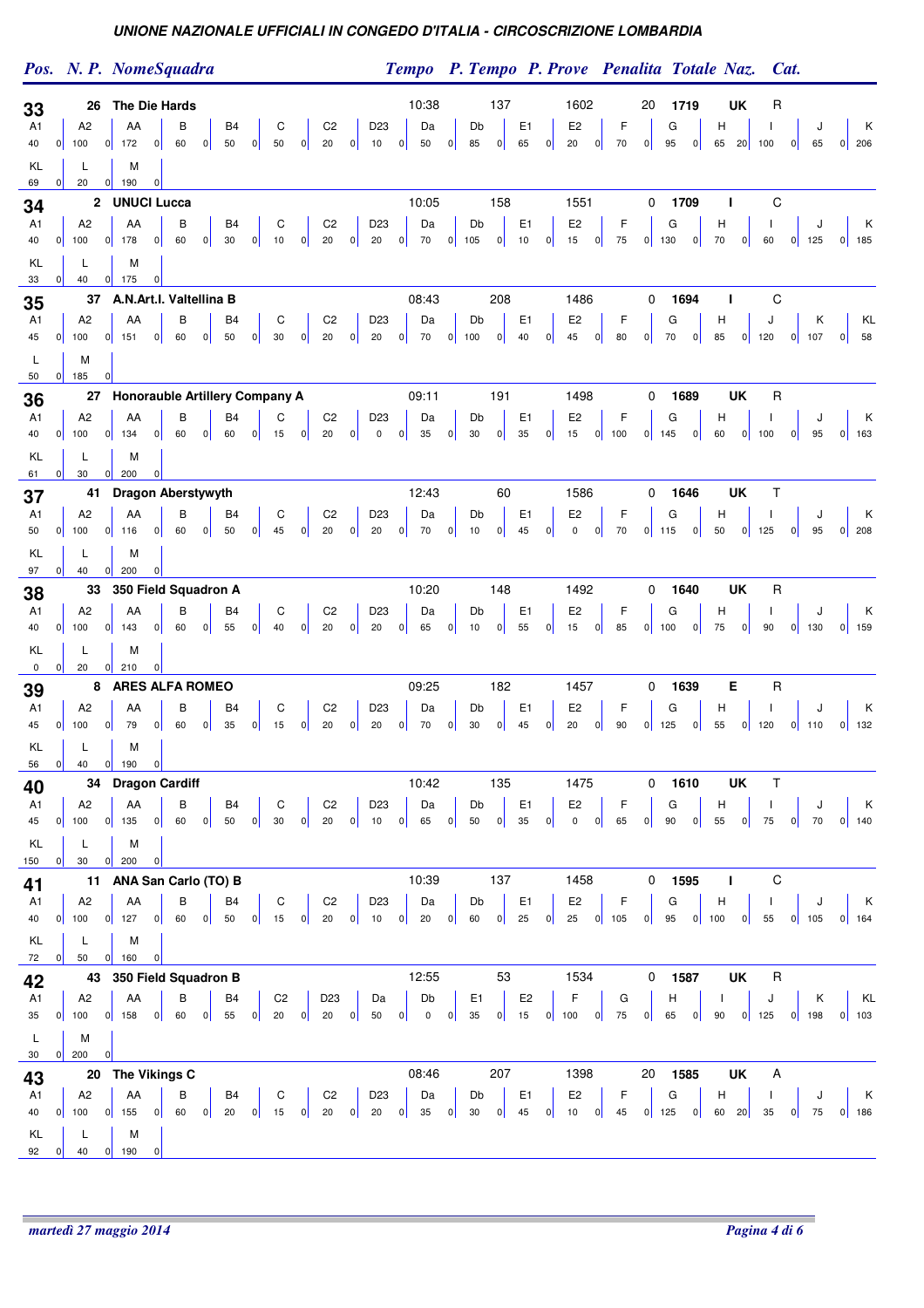|                                        |                    |                                  | Pos. N. P. NomeSquadra                                         |                |         |   |                      |                |                                         |   |                      |   |                                 |   |                   |                         |          |          |                      |         |                                       |                         |                    |                                                                        |                                                          |   | Tempo P. Tempo P. Prove Penalita Totale Naz. Cat. |   |                                                               |    |              |                                        |              |
|----------------------------------------|--------------------|----------------------------------|----------------------------------------------------------------|----------------|---------|---|----------------------|----------------|-----------------------------------------|---|----------------------|---|---------------------------------|---|-------------------|-------------------------|----------|----------|----------------------|---------|---------------------------------------|-------------------------|--------------------|------------------------------------------------------------------------|----------------------------------------------------------|---|---------------------------------------------------|---|---------------------------------------------------------------|----|--------------|----------------------------------------|--------------|
| 44<br>A1<br>40<br>KL<br>86             | 0 <br> 0           | A <sub>2</sub><br>100<br>L<br>50 | 4 ULOTC B<br>AA<br> 0 <br>112<br>M<br>200<br> 0                | 0              | В<br>40 | 0 | B <sub>4</sub><br>60 | 0              | C<br>50                                 | 0 | C <sub>2</sub><br>10 | 0 | D <sub>23</sub><br>20           | 0 | 13:17<br>Da<br>65 | 0                       | Db<br>10 | 39<br> 0 | E <sub>1</sub><br>55 | $\circ$ | 1479<br>E <sub>2</sub><br>15          | 0                       | F<br>85            | 0<br> 0                                                                | 1518<br>G<br>125                                         | 0 | UK<br>$\boldsymbol{\mathsf{H}}$<br>70             | 0 | Т<br>120                                                      | ol | J<br>75      |                                        | K K<br>91    |
| 45<br>A <sub>1</sub><br>50<br>KL<br>78 | $\mathbf{0}$<br> 0 | A2<br>100<br>L<br>50             | 38 ULOTC A<br>AA<br>139<br> 0 <br>M<br>200<br> 0               | 0 <br>$\Omega$ | в<br>60 | 0 | B <sub>4</sub><br>50 | 0              | $\mathsf{C}$<br>20                      | 0 | C <sub>2</sub><br>20 | 0 | D <sub>23</sub><br>10           | 0 | 13:33<br>Da<br>50 | 0                       | Db<br>20 | 29<br> 0 | E <sub>1</sub><br>45 | 0       | 1483<br>E <sub>2</sub><br>$\mathbf 0$ | 0                       | $\mathsf F$<br>70  | 0<br> 0                                                                | 1512<br>G<br>100                                         | 0 | UK<br>$\mathsf H$<br>65                           | 0 | $\top$<br>100                                                 | 0  | J<br>105     | $0$ 151                                | $\mathsf{K}$ |
| 46<br>A1<br>35<br>KL<br>72             | $\mathbf{0}$<br> 0 | A2<br>100<br>L<br>20             | 29 Oxford UOTC Men<br>AA<br> 0 <br>179<br>M<br>200<br> 0       | 0              | В<br>60 | 0 | B <sub>4</sub><br>50 | $\overline{0}$ | $\begin{bmatrix} 1 \\ 30 \end{bmatrix}$ |   | C <sub>2</sub><br>20 | 0 | D <sub>23</sub><br>$10 \quad 0$ |   | 13:40<br>Da<br>50 | $\overline{\mathbf{0}}$ | Db<br>10 | 25<br> 0 | E <sub>1</sub><br>50 | 0       | 1446<br>E <sub>2</sub><br>20          | $\overline{0}$          | $\mathsf{F}$<br>75 | 0<br>$\begin{array}{c c}\n & \text{G} \\ \hline\n0 & 105\n\end{array}$ | 1471<br>G                                                | 0 | <b>UK</b><br>$\frac{H}{35}$                       |   | Т<br>$\begin{array}{c c} & & 1 \\ \hline 0 & 105 \end{array}$ |    | J            | $0 \overline{\smash{)}\phantom{0}185}$ | $\mathsf{K}$ |
| 47<br>A <sub>1</sub><br>45<br>KL<br>92 | $\Omega$<br> 0     | A2<br>100<br>L<br>20             | 23 Oxford UOTC Ladies<br>AA<br>$\Omega$<br>115<br>M<br>$0$ 175 | 0 <br>$\Omega$ | В<br>60 | 0 | B <sub>4</sub><br>50 | 0              | C<br>50                                 | 0 | C <sub>2</sub><br>20 | 0 | D <sub>23</sub><br>$\mathbf 0$  | 0 | 14:20<br>Da<br>50 | 0                       | Db<br>10 | 0<br> 0  | E <sub>1</sub><br>50 | $\circ$ | 1418<br>E <sub>2</sub><br>20          | $\overline{\mathbf{0}}$ | $\frac{F}{75}$     | 0                                                                      | 1418<br>G<br>$\begin{bmatrix} 0 & 100 & 0 \end{bmatrix}$ |   | UK<br>$\frac{H}{75}$                              | 0 | $\top$<br>95                                                  |    | $\mathsf{J}$ |                                        | $\mathsf{K}$ |